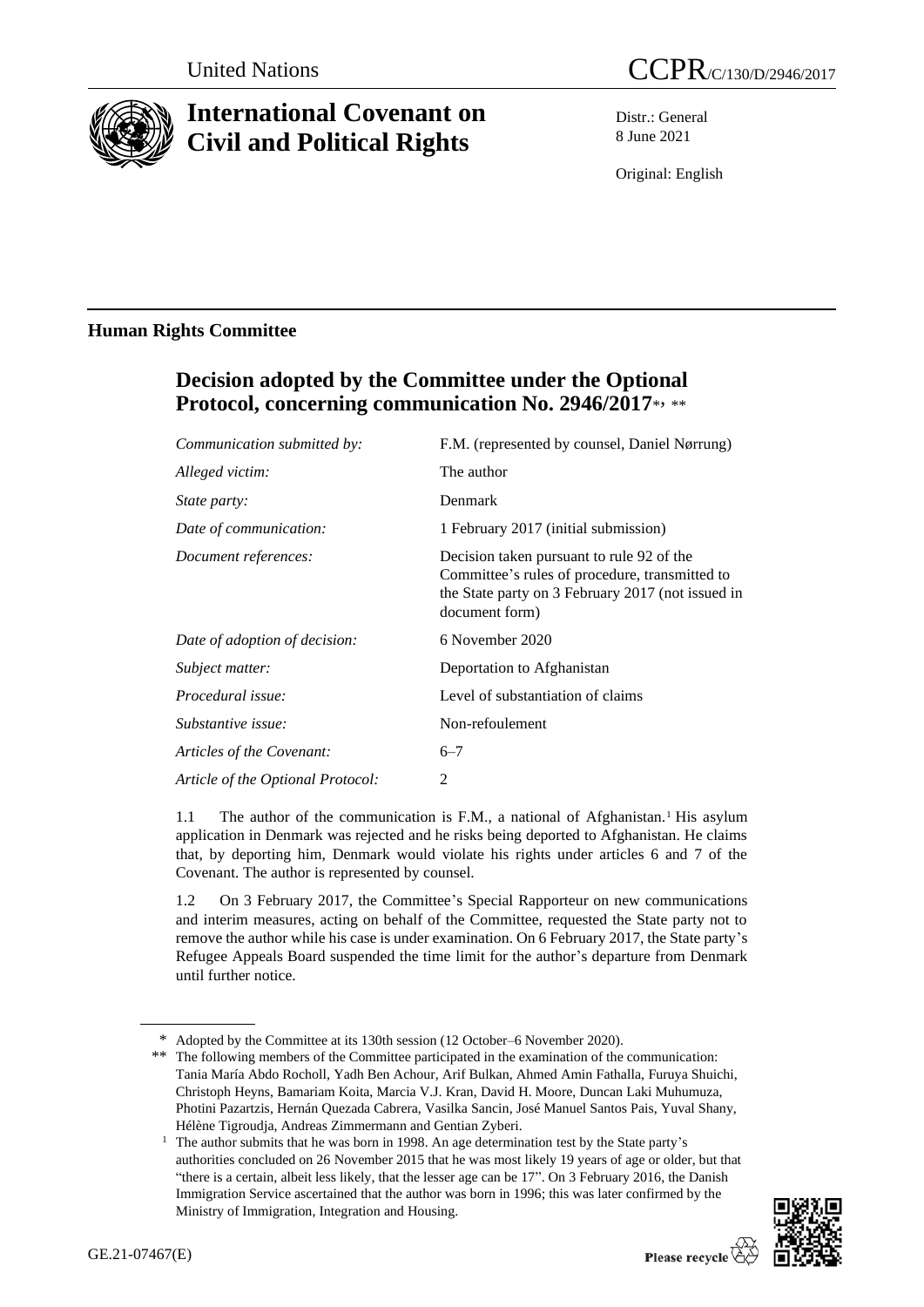#### **Facts as submitted by the author**

2.1 The author's family fled Afghanistan to the Islamic Republic of Iran because of a conflict in which the father was kidnapped, tortured and shot, but survived. The author was born in the Islamic Republic of Iran. The family moved several times within the country and ultimately left it because of the father's fear that he would be harmed by the same people who had attacked him previously. The father has told the author little about his conflict in Afghanistan, except that he was afraid to return to Afghanistan and that there were people who were looking for him at the family's home in the Islamic Republic of Iran.

2.2 The author is unsure when he left the Islamic Republic of Iran with his family. They subsequently resided in Turkey for approximately 11 months. The author and his younger brother lost contact with the rest of the family when, due to lack of space, they had to board a separate boat while attempting to travel to Greece. They were arrested in Denmark, where his younger brother was granted asylum as a minor.

2.3 The author had a grandfather in Afghanistan, with whom he used to speak on the telephone once a year. The author is no longer aware of his grandfather's exact whereabouts or even of whether he is alive. He had a grandmother in the Islamic Republic of Iran, but when the authors and his family left the country, she said that she might return to Afghanistan. The author has had no contact with his grandmother and is unaware of her whereabouts. He has no other relatives or other network in Afghanistan. He has never been to Afghanistan and has not sufficiently mastered the language and traditions. For example, he is unable to distinguish between Iranian and Afghan customs.

2.4 On 17 July 2016, the author's asylum application was rejected by the Danish Immigration Service. On 5 January 2017, the Refugee Appeals Board confirmed that decision and the author was placed in pre-removal detention.

2.5 Meanwhile, on 31 December 2016, the author got a tattoo of a cross and a rose on his arm. He explained that he knows the cross to be a Christian symbol, that he sympathizes with Christianity and that he knows that it is about love, but that he has no further knowledge of it and has not converted to Christianity. When asked about his awareness of the risks of bearing a tattoo of a cross on his arm in Afghanistan, he explained that he could not comprehend the idea of going there, as he has never been there and thus did not consider such risks. In response to the question of whether he would have the tattoo removed if he were deported to Afghanistan, the author said that he could not and would not remove what was in his heart. He further explained that, in the Islamic Republic of Iran, he wore a cross around his neck as a talisman, which he used to hide from everyone but his closest friends. He had not told the State party's authorities about the cross or the tattoo earlier because he did not find them relevant to his case.

2.6 Based on this new information, the author requested a reopening of his asylum application on 13 January 2017. Four days later, the Refugee Appeals Board responded that the application would be processed within 10 to 12 months and that the procedure would not have suspensive effect on his removal.

2.7 The author argues that the decisions of the Refugee Appeals Board cannot be appealed in court and that, including in the light of the non-suspensive nature of his request for the asylum application to be reopened, he has thus exhausted all available domestic remedies.<sup>2</sup>

#### **Complaint**

3. The author claims that his removal to Afghanistan would expose him to a real risk of treatment contrary to articles 6<sup>3</sup> and 7 of the Covenant because he was born outside of Afghanistan and has never been there, as well as because of his young age, lack of familiarity with the languages and traditions of Afghanistan, lack of family or other social networks, his

<sup>&</sup>lt;sup>2</sup> The author refers to the information provided by the Government of Denmark on the implementation of the concluding observations of the Committee on the Elimination of Racial Discrimination (CERD/C/DEN/CO/17/Add.1, para. 12).

<sup>&</sup>lt;sup>3</sup> The claim of a violation of article 6 of the Covenant is absent from the initial submission, but the author introduces it in his comments on the State party's observations.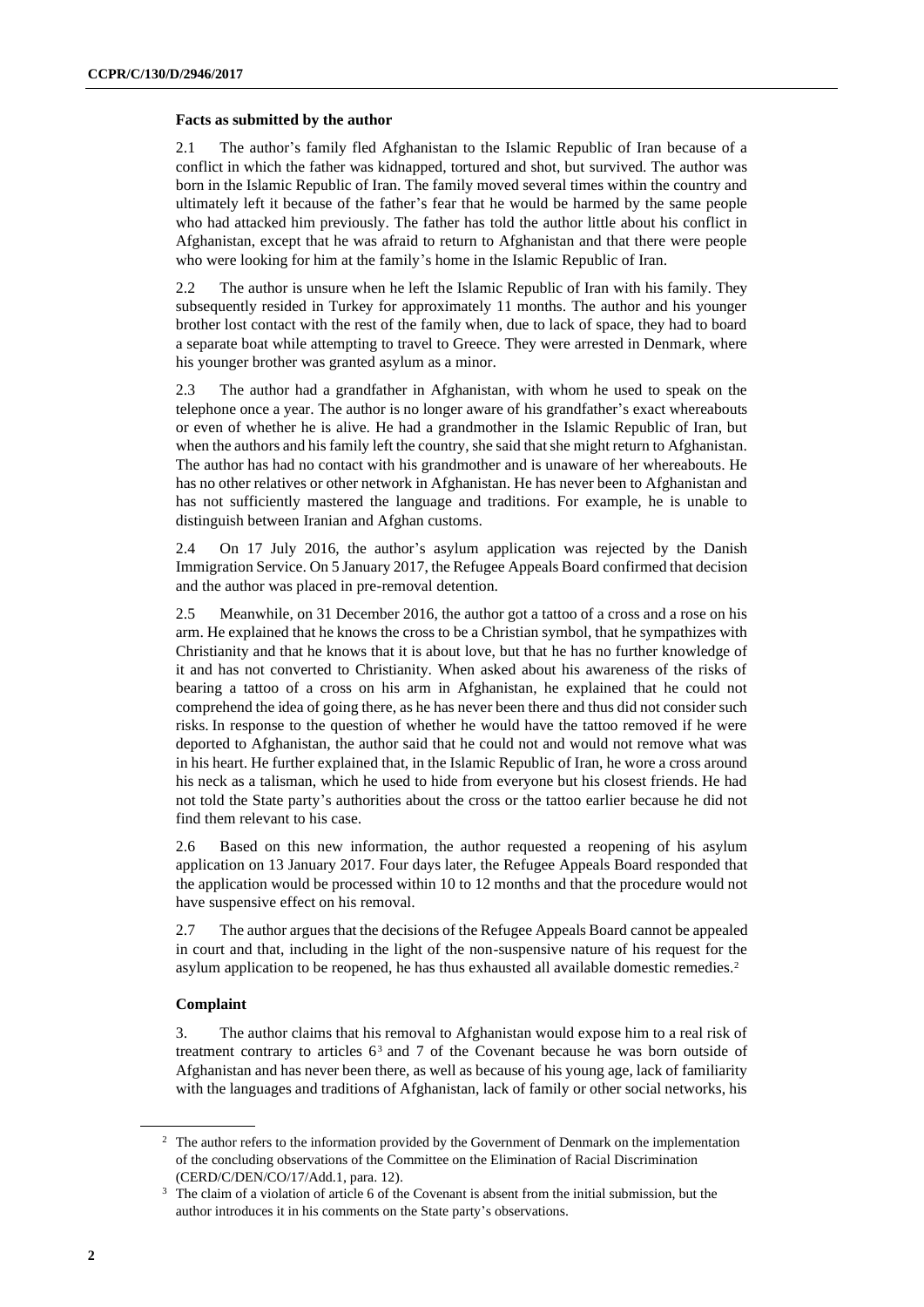younger brother's legal residence in Denmark (extended to him as a minor), the fact that he does not have a firm belief in Islam, the tattoo of a cross on his arm and his sympathy for Christianity. Referring to the Committee's Views in *A.A.S. v. Denmark*, he argues that the State party's authorities did not accord sufficient weight to the cumulative effect of these circumstances.<sup>4</sup>

#### **State party's observations on admissibility and the merits**

4.1 In a note verbale dated 1 August 2017, the State party submitted its observations on admissibility and the merits. It submits that the communication is inadmissible as manifestly ill-founded and that the author's removal to Afghanistan would not constitute a violation of article 7 of the Covenant.

4.2 The author arrived in Denmark and applied for asylum on 7 September 2015. The Danish Immigration Service rejected his application on 17 July 2016. That decision was upheld by the Refugee Appeals Board on 5 January 2017. The Board accepted the author's account of what had happened to him but noted that he had never experienced any conflict in Afghanistan and that it was his own assumption that he would be pursued there due to his father's past conflict, which occurred before his birth. Likewise, it was his own assumption that the unknown individuals who had called on his family's home in the Islamic Republic of Iran were the same as those who had kidnapped his father. His invocation of socioeconomic circumstances, including the general situation in Afghanistan, the fact that he had never been there and lacked a social network, did not lead to a different assessment, as the Board observed that he is a young man in good health and fit for work and the circumstances raised fall outside the scope of the assessment.

4.3 The author's request of 13 January 2017 to have his case reopened, in which he referred to a rose and cross tattooed on his arm and his interest in Christianity, was rejected by the Refugee Appeals Board on 11 April 2017. The Board found that no new essential information had been presented and that his sympathy for Christianity and his tattoo could not lead to a different conclusion. The Board noted that he had stated in his screening interview with the Danish Immigration Service of 13 November 2015 that he was a Sunni Muslim, fasted during Ramadan, did not pray much and had no particular reason to pray or to abstain from praying. The Board also noted that he had not mentioned his tattoo, which he claims is of a Christian symbol, at the Board hearing and that he had raised his interest in Christianity only in his request for the case to be reopened. As he did not consider himself a Christian, the Board considered that the tattoo of what he claims is a cross did not by itself render it probable that he would be perceived as a Christian in Afghanistan.

4.4 The State party observes that, according to section 53 (a) of the Aliens (Consolidation) Act, rejections of asylum applications by the Danish Immigration Service are automatically appealed to the Refugee Appeals Board and that such appeals stay the execution of the decision. The Board is an independent, quasi-judicial body. Its chairperson and deputy chairperson are judges and the other members must be attorneys or serve in the Ministry of Immigration and Integration. Under section 53 (1) of the Aliens (Consolidation) Act, Board members are independent, cannot accept or seek directions from the appointing or nominating authorities and decisions to suspend or dismiss them, as with judges, are made by the Special Court of Indictment and Revision. The Board's decisions are final. Nevertheless, under the Constitution, aliens may appeal to ordinary courts, which can adjudicate matters relating to the limits of competence of public authorities. Judicial review of Board decisions is thus limited to points of law.

4.5 The State party observes that aliens are granted a residence permit under the Aliens (Consolidation) Act if they have refugee status under the Convention relating to the Status of Refugees or if they are at risk of being subjected to the death penalty or to torture or other cruel, inhuman or degrading treatment or punishment. The Act provides for the application without exceptions of the non-refoulement principle and a number of memorandums on the legal protection of asylum seekers under international law ensures that the authorities must decide in accordance with these obligations.

<sup>4</sup> CCPR/C/117/D/2464/2014.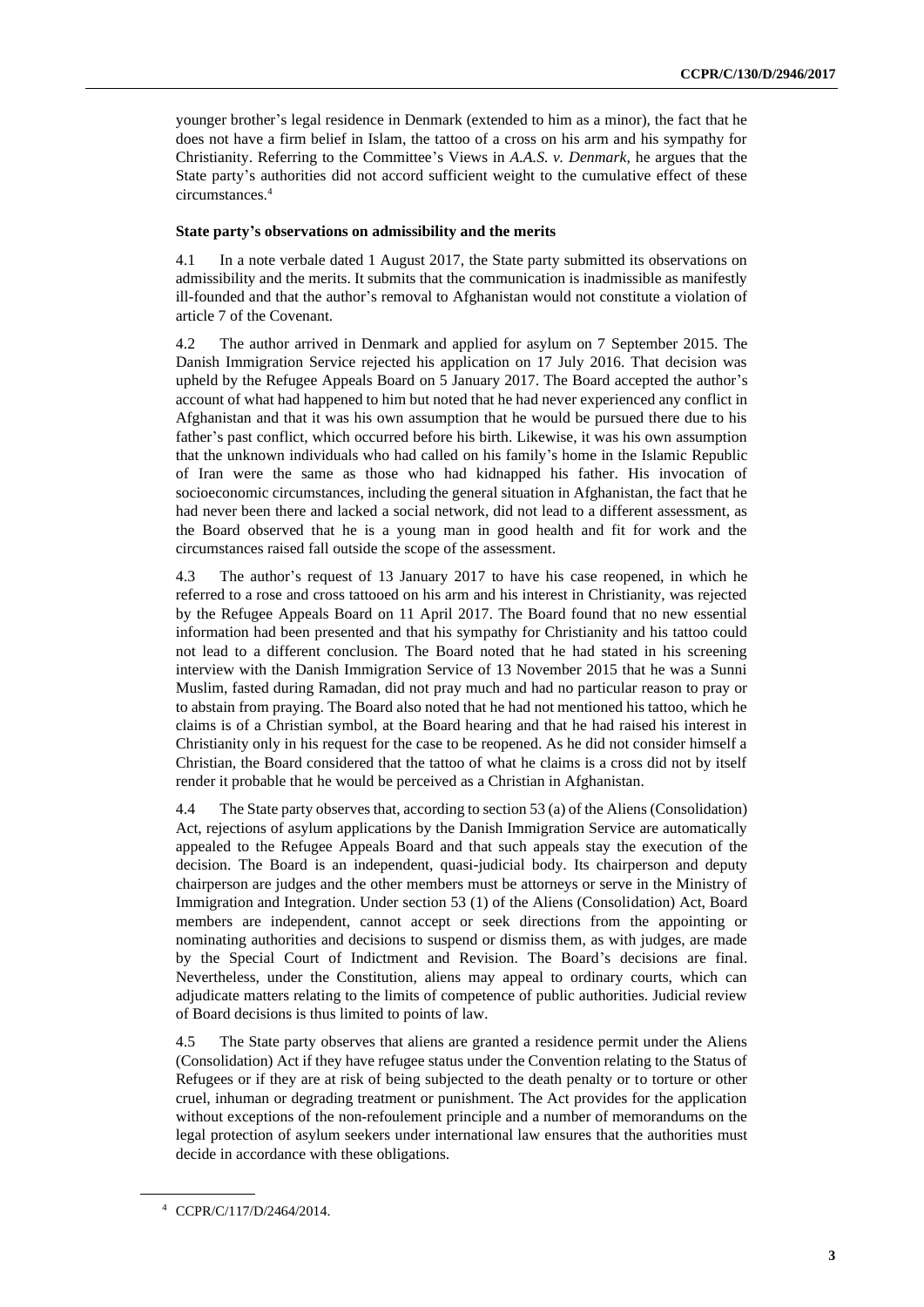4.6 The State party notes that, in practice, the Refugee Appeals Board assigns counsel free of charge in all cases and forwards to counsel the case file well before the hearing. In practice, before a hearing, asylum seekers always meet with their counsel, who submit briefs in the vast majority of cases. Proceedings before the Board are attended by the asylum seeker, his or her counsel, an interpreter and a Danish Immigration Service representative. The asylum seeker makes a statement and may produce additional evidence. Questions are posed to the asylum seeker, following which counsel and the Danish Immigration Service representative can make oral arguments. The asylum seeker may make a final statement. The Board normally renders its decision immediately after the hearing. Decisions are based on individual and specific assessments made in the light of all relevant evidence, including information on the asylum seeker's country of origin.

4.7 The State party observes that asylum seekers are told that it is their duty to provide detailed information and about the importance of doing so. The Refugee Appeals Board bases its assessment on an overall appreciation of the asylum seeker's statements and demeanour during the hearing, as well as on other information, including on the country of origin. The Board has a comprehensive collection of such information and continually updates it based on a variety of sources. It normally accepts the asylum seeker's statements as fact if they are coherent and consistent, and seeks clarifications of inconsistencies, changing statements, expansions or omissions. Inconsistent statements about crucial elements may weaken an asylum seeker's credibility; in such cases, the Board will consider, inter alia, the asylum seeker's explanations as well as his or her situation, including cultural differences, age and health. In certain situations, greater emphasis may need to be placed on objective circumstances due to the asylum seeker's age or mental health status.

4.8 The State party observes that the communication submitted by the author provides no basis for setting aside the assessment made by the Refugee Appeals Board. The State party argues that the author has not established that his removal to Afghanistan would constitute a breach of his rights under article 7 of the Covenant. The State party refers to the high threshold set by the Committee for providing substantial grounds for establishing that a real risk of irreparable harm exists.<sup>5</sup> The State party also refers to the standard of the Committee's review according to which considerable weight should be given to the assessment conducted by the State party, and it is generally for the States parties' organs to evaluate facts and evidence in a particular case, unless it is found that such evaluation was clearly arbitrary or amounted to a denial of justice.<sup>6</sup> The State party asserts that, in the present case, the author has not met this standard, as, beyond voicing his disagreement with the assessment made, he has failed to identify any irregularity in the decision-making process or any risk factors not properly considered. The State party submits that the author attempts to use the Committee as an appellate body to have his case reassessed, even though it was already assessed at two instances in Denmark and he had the opportunity to present his views orally and in writing with the assistance of legal counsel, resulting in a comprehensive and thorough assessment by the Refugee Appeals Board.

4.9 The State party observes that the communication contains no new information on the author's situation in Afghanistan. It notes that the general situation in Afghanistan is not such as to justify granting asylum.<sup>7</sup> With reference to the findings of the Refugee Appeals Board, the State party observes that the author has not rendered probable a specific and individual

<sup>5</sup> *A.A.I. and A.H.A. v. Denmark* (CCPR/C/116/D/2402/2014), para. 6.5; and *X v. Denmark* (CCPR/C/110/D/2007/2010), para. 9.2.

<sup>6</sup> *A.S.M. and R.A.H. v. Denmark* (CCPR/C/117/D/2378/2014), paras. 8.3 and 8.6; *P.T. v. Denmark* (CCPR/C/113/D/2272/2013), para. 7.2; *N v. Denmark* (CCPR/C/114/D/2426/2014), para. 6.6; *K v. Denmark* (CCPR/C/114/D/2393/2014), paras. 7.4–7.5; *Mr. X and Ms. X v. Denmark* (CCPR/C/112/D/2186/2012), para. 7.5; and *Z v. Denmark* (CCPR/C/114/D/2329/2014), para. 7.4.

<sup>7</sup> The State party refers to the *UNHCR Eligibility Guidelines for Assessing the International Protection Needs of Asylum-Seekers from Afghanistan*, 30 August 2018 (document HCR/EG/AFG/18/02); and *M.A. v. Denmark* (CCPR/C/119/D/2240/2013), para. 7.7. See also the judgments of the European Court of Human Rights in *A.G.R. v. the Netherlands* (application No. 13442/08), para. 59; *M.R.A. and Others v. the Netherlands* (application No. 46856/07), para. 112; *S.S. v. the Netherlands* (application No. 39575/06), para. 66; and *A.W.Q. and D.H. v. the Netherlands* (application No. 25077/06), para. 71.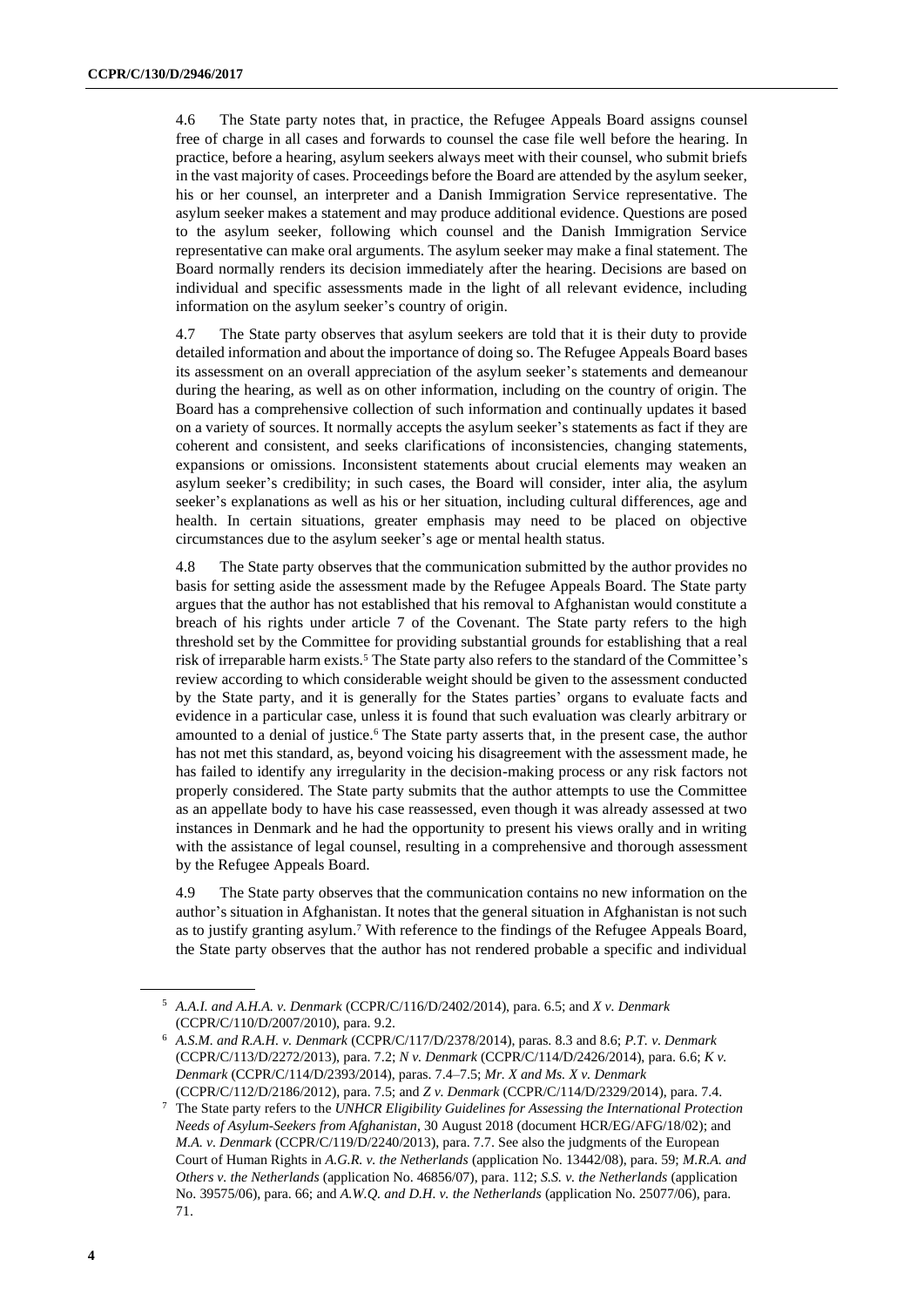risk of persecution or abuse in Afghanistan. His lack of knowledge of Afghan society and traditions and the absence of a family or other social network there do not independently justify granting asylum either. The author is a young unmarried man of working age without health problems and, given his statements on his grandparents, it cannot be considered a fact that he has no family in Afghanistan. He has never experienced any conflicts in Afghanistan and appears to be a low-profile individual. It is his own assumption that he will be pursued there because of his father's past conflict.

4.10 As for his interest in Christianity, his tattoo and the necklace with a cross, the author did not raise these circumstances before his reopening request, even though he had been informed of the importance of disclosing all relevant information and should have disclosed this information prior to the Board hearing on 5 January 2017. Moreover, he was asked about his religious affiliation on several occasions during the procedure and replied that he was a Sunni Muslim, albeit not a firm believer. The State party considers his explanation of the late invocation, according to which he did not consider these circumstances relevant to his case, unconvincing. The State party considers it peculiar that he decided to get a tattoo of what he claims to be a cross only a few days before the Refugee Appeals Board's hearing and did not inform his counsel or the Board, even though he states that this interest in Christianity and the tattooed symbol are very important to him. The State party concludes that his claimed interest in Christianity appears fabricated. The tattoo does not independently render it probable that he will be perceived as a Christian in Afghanistan; the author does not consider himself as such and, according to information on the country, even if it becomes known that someone has relied on conversion for his or her asylum claim, this does not mean that he or she will face risks, as Afghans have great understanding for compatriots who try everything to obtain residence in Europe.<sup>8</sup>

4.11 The State party observes that the author's reference to the Committee's Views in *A.A.S. v. Denmark* and his submission that the authorities did not grant sufficient weight to the cumulative effect of his individual circumstances cannot lead to a different assessment, as the Refugee Appeals Board made an overall assessment based on the author's statements and information on the country. The State party maintains that the Board's assessment does not lead to the conclusion that the author risks persecution or abuse justifying the granting of asylum.

#### **Author's comments on the State party's observations on admissibility and the merits**

5.1 On 15 January 2019, the author provided comments on the State party's observations and he reiterates his initial arguments (see paras. 2.1–2.3 above).

5.2 The author argues that, in the proceedings before the Danish Immigration Service, no counsel or independent third party is required to assist the asylum seeker. He reiterates that the decisions of the Refugee Appeals Board cannot be appealed before ordinary courts under Danish law despite the crucial matters being dealt with. He argues that the Board is not a court, because its meetings are not public, witnesses are allowed only in exceptional, unpredictable circumstances and one of the members is appointed by, and is usually an employee of, the ministry acting as superior administrative authority to the Danish Immigration Service, which makes the first decision, thus undermining the Board's neutrality.

5.3 The author asserts that the facts of his case give rise to a risk of treatment contrary to articles 6 and 7 of the Covenant upon removal to Afghanistan. He argues, first, that the State party accepts his account of what has happened to him. Second, the State party did not grant him the benefit of the doubt regarding his father's conflict and it is unknown whether the

<sup>8</sup> The attention of the Committee was drawn to a report by the Norwegian Country of Origin Information Centre, Landinfo, on the situation of Christians and converts in Afghanistan published on 4 September 2013 (in Norwegian). The State party also notes that it is stated in paragraph 36 of the 28 April 2004 UNHCR guidelines on international protection concerning religion-based refugee claims under article 1A(2) of the Convention relating to the Status of Refugees and/or its 1967 Protocol (document HCR/GIP/04/06) that "so-called 'self-serving' activities do not create a well-founded fear of persecution on a Convention ground in the claimant's country of origin, if the opportunistic nature of such activities will be apparent to all, including the authorities there, and serious adverse consequences would not result if the person were returned".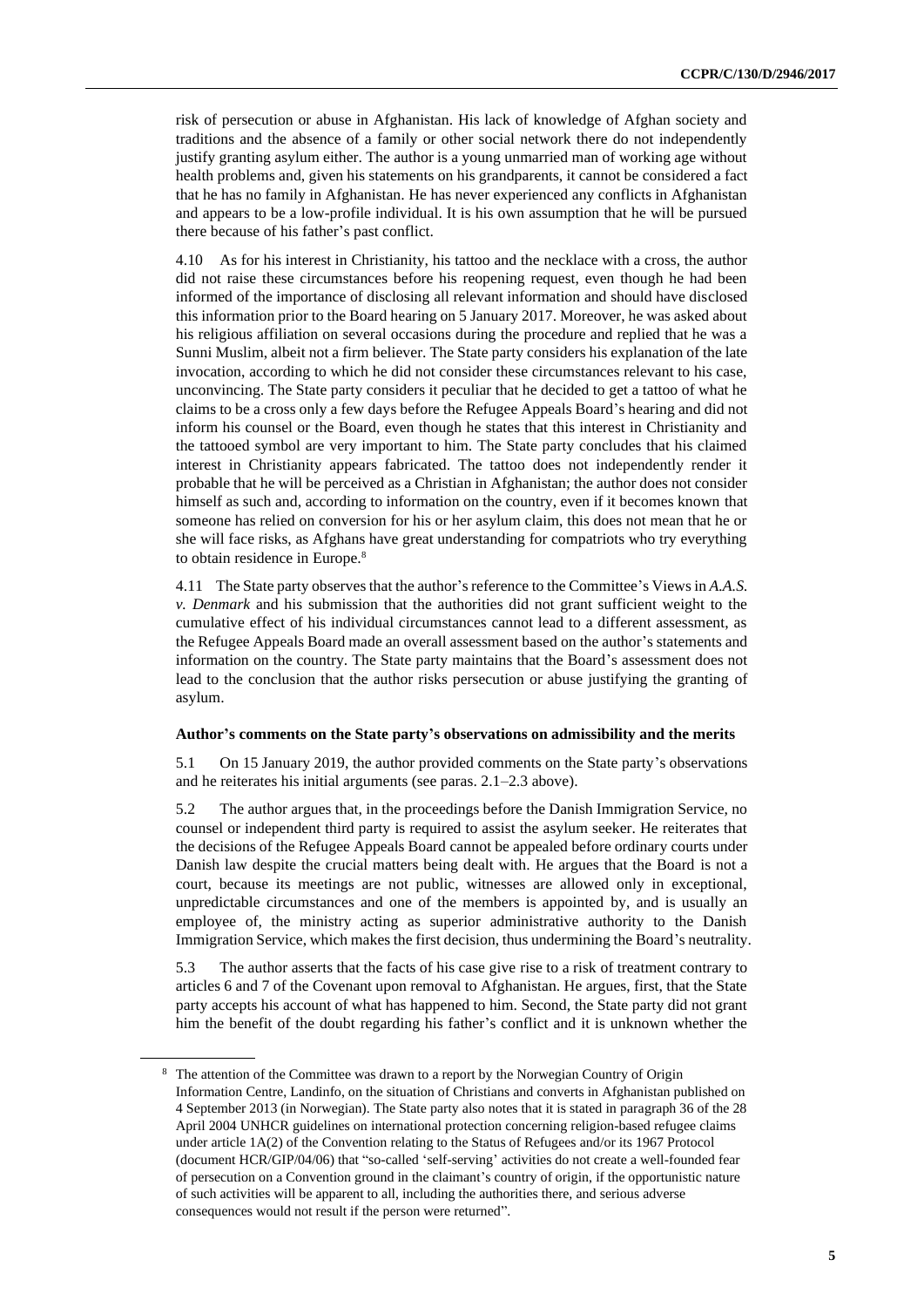father's persecutors may strive to persecute the author too. Third, the cumulative effect of his young age and the fact that he does not strongly practise Islam, that his language will disclose that he has never been to Afghanistan and that he has no known place to go to and find protection in Afghanistan, amounts to a risk of irreparable harm upon removal thereto. Fourth, his tattoo of a cross aggravates this risk. The author was unaware of the relevance of the tattoo for his asylum claim and thus disagrees with the State party's observation on its "peculiar" timing. The author has stated in the asylum proceedings that his practice of Islam since his arrival in Denmark has been very limited and that, while he does not claim to have converted to Christianity, his sympathy for it as demonstrated by the tattoo, together with his lack of familiarity with Afghan norms, creates a high risk of suspicion of conversion if removed from a European country.

#### **State party's additional observations**

6. On 8 February 2019, the State party observed that the author's comments do not alter its prior submissions. It maintains that the communication should be declared inadmissible as manifestly ill-founded and reiterates that the author's removal to Afghanistan would not violate article 7 of the Covenant.

#### **Issues and proceedings before the Committee**

#### *Consideration of admissibility*

7.1 Before considering any claim contained in a communication, the Committee must decide, in accordance with rule 97 of its rules of procedure, whether the claim is admissible under the Optional Protocol.

7.2 The Committee has ascertained, as required under article 5 (2) (a) of the Optional Protocol, that the same matter is not being examined under another procedure of international investigation or settlement.

7.3 The Committee notes the author's claim that he has exhausted all effective domestic remedies available to him and that the decisions of the Refugee Appeals Board are not appealable in court. In the absence of any objection by the State party in that regard, the Committee considers that the requirements of article 5 (2) (b) of the Optional Protocol have been met.

7.4 The Committee also notes the author's claim that the State party's authorities accorded insufficient weight to the cumulative effect of the circumstances arising from the fact that he was born outside of Afghanistan and has never been there, is young, lacks familiarity with the languages and traditions of Afghanistan, has no family or other social networks in that country, his younger brother is legally resident in Denmark as a minor, does not have a firm belief in Islam, has a tattoo of a cross on his arm and feels sympathy for Christianity. The Committee notes that this assertion shows the author's disagreement with the assessment by the competent domestic authorities but does not substantiate that any particular errors were made. The Committee notes the State party's submission that it considered all of the author's circumstances and found that he has never experienced any conflicts in Afghanistan, appears to be a low-profile individual and is a young, unmarried man of working age without health problems. The Committee further notes that, according to the information available on file, the author's native language is Dari and he reads, writes, speaks and understands it.

7.5 While the State party's authorities accepted the author's account of his past experiences, the Committee notes that the author does not explain on what basis the State party's authorities should have accepted his assertion of the alleged risk posed by unidentified people responsible for the torturing and shooting of his father in Afghanistan, an incident that occurred before the author's birth. The Committee also notes that the author does not show that it was unreasonable on the part of the authorities to conclude that it was his own assumption that he would be pursued in connection with this conflict and that the unknown people who came to the family's home in the Islamic Republic of Iran were the same as those who had attacked his father.

7.6 On his tattoo and his sympathy for Christianity, the Committee notes that the author identifies himself as a Sunni Muslim and that, even if he admitted that his practice was not